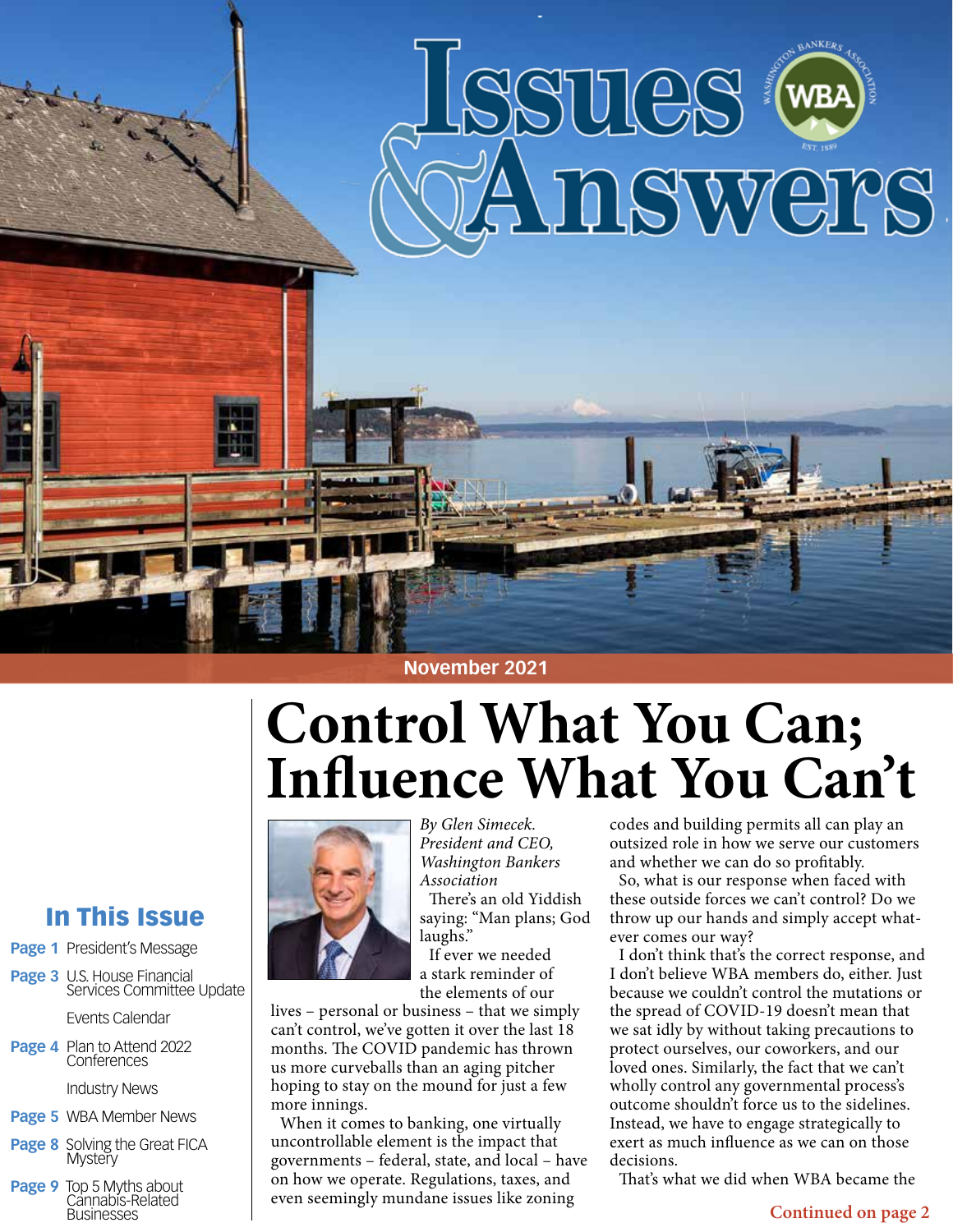

#### Issues & Answers – November 2021

*The official publication of the Washington Bankers Association is sponsored by Harland Clarke and WBA Professional Services*

#### **WBA Staff**

Glen Simecek, President & CEO (206) 447-1700, glen@wabankers.com

Liz Wilson, EVP & Chief Operating **Officer** (206) 344-3495, liz@wabankers.com

> Kyle Hayden, Controller (206) 344-3476, kyle@wabankers.com

Katherine Nyerick, Director of **Education**  $(206)$  344-3484, katherine@wabankers.com

Duncan Taylor, SVP, Programs & Member Services (206) 344-3492, duncan@wabankers.com

Sherry Krainick, Operations & Education Manager (206) 447-1700, sherry@wabankers.com

Megan Managan, Director of Communications & Government Relations (206) 344-3472, megan@wabankers.com

#### **2021-2022 Board of Directors**

**Chair:** Joe Kiley, President & CEO, First Financial Northwest Bank

**ABA GR Committee Representative:** Mark Mason, President & CEO, HomeStreet Bank

**Immediate Past Chair:** Jon Jones, CEO, Washington Business Bank

**Secretary/Treasurer:** Brent Beardall, President & CEO, WaFd Bank

**Education Committee Chair:** Matt Deines, President & CEO, First Federal

**WBA PROS Chair:** Ken Johnson, EVP/Operations, Banner Bank

**ABA Community Bank Council Rep:** Eric Pearson, President & CEO, Community First Bank

#### **Directors**

Jay Coleman, SVP & Regional Credit Officer, KeyBank

Jack Heath, President & COO, Washington Trust Bank

Susan Horton, Chairman, President & CEO, Wheatland Bank

Bryan McDonald, President & COO, Heritage Bank

Brian Mulvaney, Market President, Union Bank

Greg Oakes, President & CEO, Cashmere Valley Bank

Gail Rasmussen, Commercial Banking Cross Segment Leader, Wells Fargo

Kerri Schroeder, President - Seattle, Bank of America

Laurie Stewart, President & CEO, Sound Community Bank

Clint Stein, President & CEO, Columbia Bank

Dave Swartley, SVP/Managing Director State Government Relations, U.S. Bank

**Contact Us** Contact the Washington Bankers Association at 601 Union Street, Suite 1720, Seattle, WA 98101

> Call us at (206) 447-1700 and visit us on the web at www.wabankers.com.

#### **Connect With Us**

Connect with the WBA online by following us on our social media accounts.

#### *On the Cover*

A boat sits docked at a pier in Coupeville on Whidbey Island during a rare sunny autumn day. *Photo courtesy of Flickr by Jonathan Miske*

#### **Continued from page 1**

lead plaintiff in challenging the tax hastily imposed on large, out-of-state banks in the waning hours of the 2019 legislative session. We were disappointed that the Washington State Supreme Court did not accept what we still feel were compelling arguments that the tax structure violated the commerce clause of the US Constitution. But we still have legal avenues for appeal, should we choose to pursue them. More importantly, we sent a clear message that our industry will take aggressive legal action to ensure lawmakers follow the rules.

While the lawsuit was a strategic response following legislative action, it's much better to influence decisions before being made. For this reason, I want to especially thank the more than 100 bankers from around the state who participated in our annual legislative roundtables this fall. Even when held virtually as they were again this year, these sessions are an excellent opportunity to build stronger relationships between legislators and local bankers and help lawmakers understand how their proposals would impact our banks, employees, customers, and communities.

Taking engagement one step earlier in the process means ensuring that suitable candidates are being elected in the first place. By "right," I don't mean Democratic or Republican. Instead, I mean candidates from either party who understand and appreciate the private sector's role– especially the banking industry – plays in creating jobs and economic value in our communities.

This is why we were active participants in supporting Bruce Harrell for Mayor of Seattle and Ann Davison for Seattle City Attorney. In addition to their strengths as candidates, both are squaring off against opponents whose policy positions and public statements have shown them to be diametrically opposed to the type of leadership we hope to see at every level of government. As I write this, we don't know the election's outcome yet, but we are cautiously optimistic for both candidates.

That degree of uncertainty is what makes advocacy so admittedly frustrating at times. You can have all the correct arguments and present them in the most compelling way possible. But even doing everything right doesn't guarantee a favorable outcome.

However frustrating that is, it doesn't mean we shouldn't try. If it did, most golf courses would be empty.

The bottom line is that we can't afford to sit by and complain when outside forces like a Supreme Court decision or a new law enacted by the Legislature negatively impact the business climate. Instead, we need to redouble our engagement efforts at all levels. As bankers, we need to do our best to control what we can and influence those we can't.

That's what all of us at WBA plan to continue doing for our members.

### **Follow Us!**





@WaBankers @BankersCare

LinkedIn.com/ **Washington-Bankers-Association** 

Facebook.com/ **WaBankers**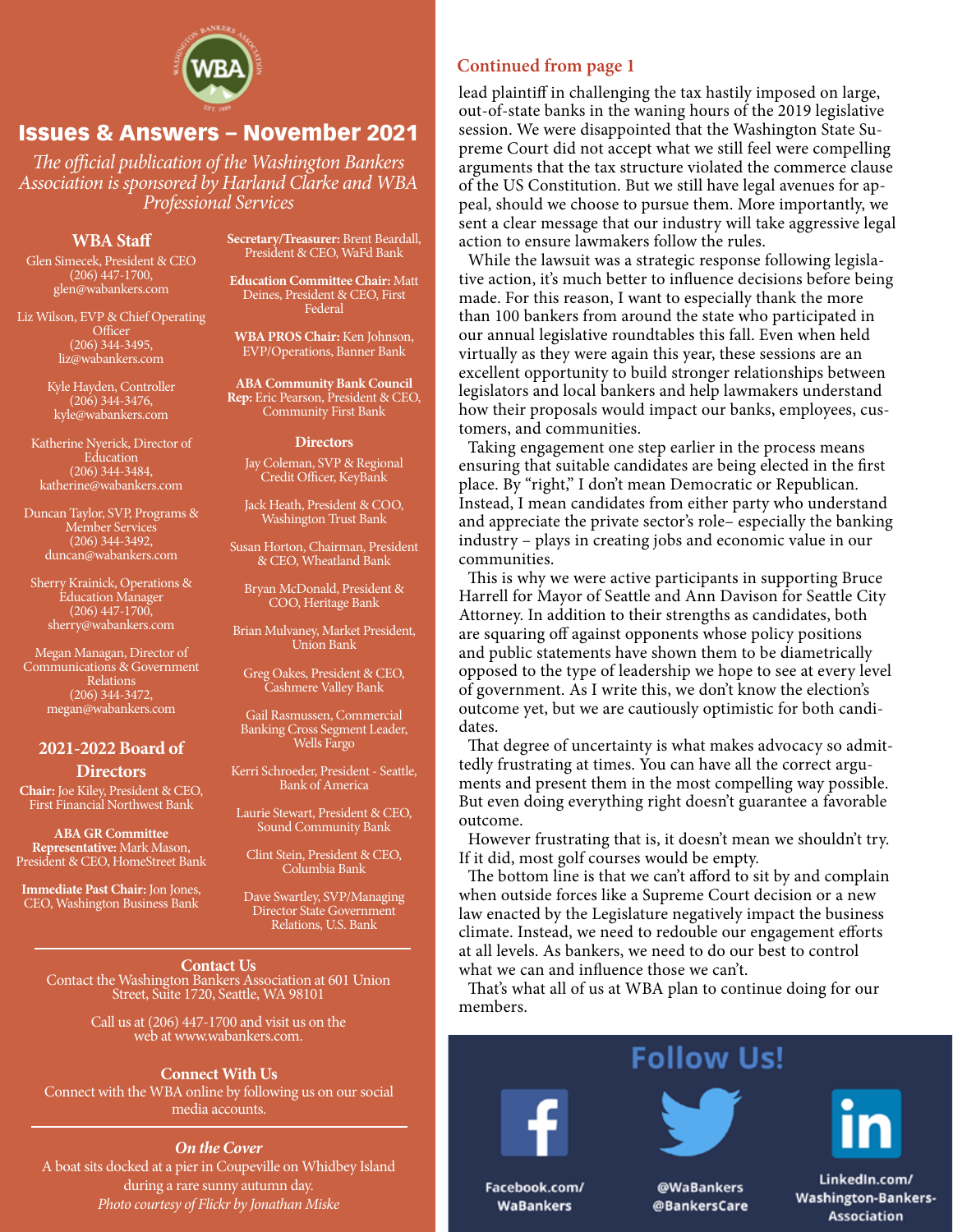## **U.S. House Financial Services Committee Update: Direct Lending**



*By Congressman Blaine Luetkemeyer (R-MO)* 

In the 1970s, the Farmers Home Administration, a former U.S. Department of Agriculture agency, made thousands of direct loans to purchase farmland. Farmers and nonfarmers alike took on the government-issued debt to buy more and more land they believed would only increase in value.

As is always the case with easy money and no due diligence, the value of farmland skyrocketed. Soon many farmers could not grow enough crops and livestock to cover the cost of their debt and tax assessments based on the inflated land value. According to the GAO, by the 1990s \$14 billion in direct loans went unpaid, and the agency was forced to seize over 3,000 farms. Countless family farms were lost, and many of the would-be next generation of farmers chose a new, more stable future path.

In the late 1990's, the Small Business Administration also learned a hard lesson about the government's inability to lend money responsibly. Until then, the SBA had operated various direct lending programs and its loan guarantee programs, guaranteeing loans issued by private lenders such as banks and credit unions. Unlike the government, financial institutions have established due diligence processes and must follow Know Your Customer standards. The 7(a) Loan Program is a unique loan guarantee program. In 1998, the agency stopped issuing direct business loans because the subsidy rate – essentially, the failure rate – was 10 to 15 times higher than the subsidy rate for its loan guarantee programs.

Not to be deterred by a history of failure or a complete lack of expertise, the SBA is back in the business of direct lending with the Economic Injury Disaster Loan (EIDL) program. And to the shock of absolutely no one, the program has been fraught with fraud. As the top Republican on the Small Business Committee, I have kept a close eye on EIDL and have continuously called for investigations into this flawed program. Recently the SBA Inspector General found that there had been \$78.1 billion in potentially fraudulent EIDL activity. As of August 19, 2021, the SBA had disbursed approximately \$280 billion in COVID EIDL loans and grants. This equates to a fraud rate of nearly 30 percent. Thirty percent of taxpayers' dollars are being misused and mishandled by the SBA. It is unacceptable and further

proves that the federal government is incapable of running a direct lending program with any level of competency.

Much like Congressional Democrats and the Administration answering inflation with more reckless spending, their reaction to decades of failed direct lending programs creates more. The \$4.3 trillion reconciliation bill moving through the House calls for \$4.5 billion for direct loans through the 7a program. Using the EIDL fraud numbers, we can expect \$1.35 billion of that to be handed over to bad actors. On top of that, Democrats are now putting the government in direct competition with the smallest financial institutions in Washington and nationwide.

When COVID shut down the country, Congress created the Paycheck Protection Program and turned to financial institutions and bankers like you to help save the economy in Washington and across the country. As you well know, banks, community development financial institutions, minority deposit institutions, and credit unions worked day and night to assist millions of small business owners who were fighting with every ounce of their energy to survive and keep their workers employed. Now, these very institutions have a new, very powerful competitor: the federal government.

To be clear, we're not talking about multinational banks with unlimited resources and teams of lawyers and lobbyists. We're talking about the community banks serving small towns in rural America and minority depository intuitions that disproportionately serve minorities and customers in underserved areas. They are the cornerstones of their local economies. Still, they could soon be in the crosshairs of a government that doesn't have to follow its regulations and has no problem with throwing taxpayer dollars away for the appearance of "public service."

As the Ranking Member of the Small Business Committee, I am doing everything in my power to put an end to direct government lending. My Republican colleagues on the Committee and I are drafting legislation to reform the SBA, an essential aspect which is stripping their direct lending authority. Many loan guarantee programs have been successful, particularly for small and disadvantage businesses. That is where the government's authorities should end. I feel confident that private sector and industry experts like you are more than equipped to handle the rest. History has shown too many times that the government's shortcomings end with American citizens paying the price. It needs to stop.

Events Calendar **December 2-3** – Virtual Bank Executive Conference **January 26, 2022** – Executive Development Program **February 10-11, 2022** – NW Compliance Conference, DoubleTree Suites, Southcenter **March 2-3, 2022** – Virtual Senior Credit Conference

| March 29, 2022 - Retail Sales & Leadership<br>Conference, Washington Athletic<br>Club, Seattle  |
|-------------------------------------------------------------------------------------------------|
| March 31, 2022 - Marketing Conference, DoubleTree<br><b>Suites Seattle Airport</b>              |
| May 17-18, 2022 - Education/Human Resources<br>Conference, Historic Davenport<br>Hotel, Spokane |

*To register or to learn more about any of the listed events, please visit www.wabankers.com/calendar.*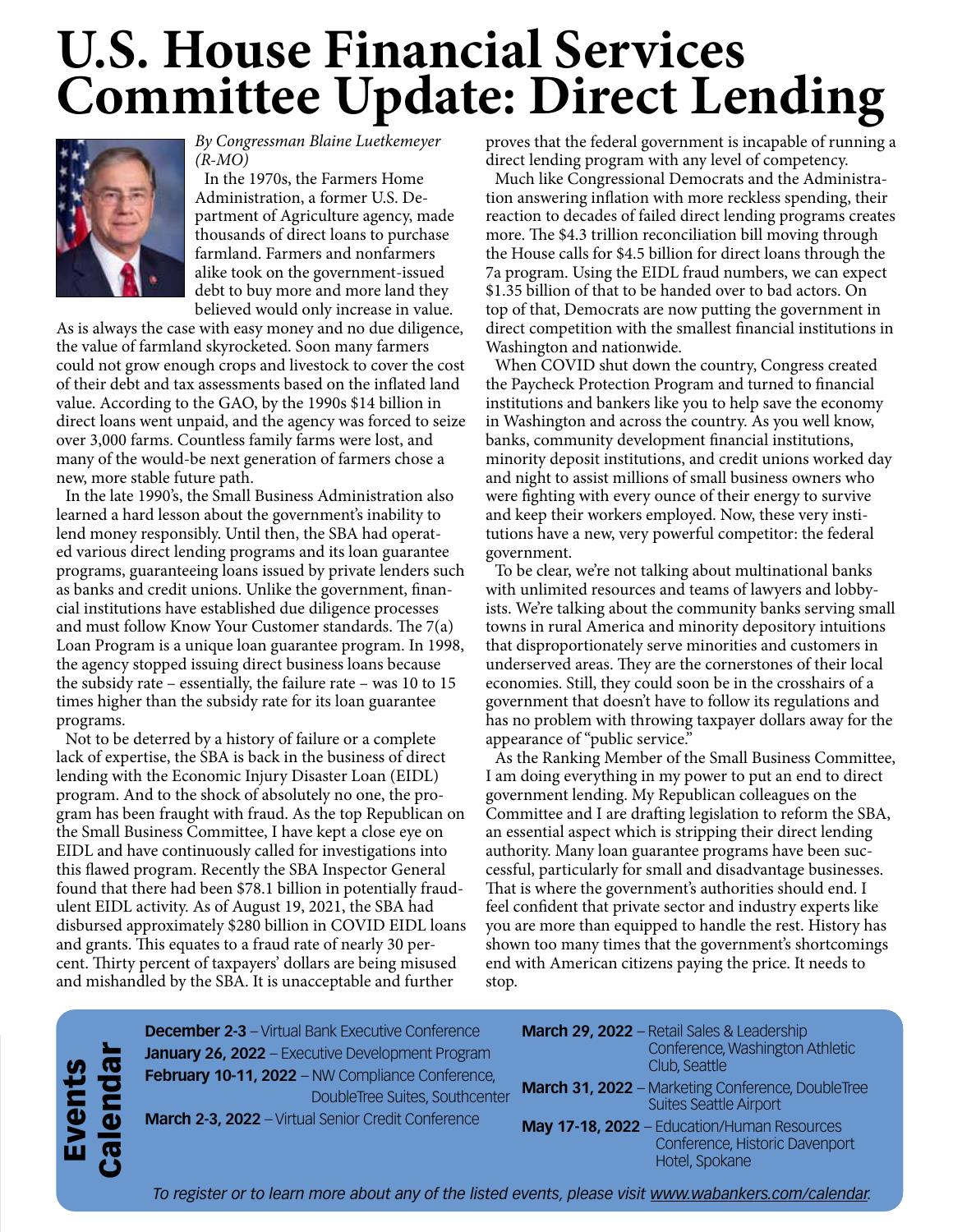### **Make Plans to Attend 2022 Conferences Now**

The WBA calendar of spring events is full of ways for all departments within the bank to stay up-to-date on the latest in the industry.

Registration for all of our spring conferences is now open, with a mixture of virtual and in-person events to best suit your needs.

Before we flip the calendars, WBA is hosting the **2021 Virtual Bank Executive Conference** on December 2-3. The conference will run from 8:30 a.m. to 4 p.m. on December 2, followed by a half-day from 8:30 a.m. to noon on December 3. The agenda will feature sessions on the economic outlook, regulatory and legislative trends to watch, and more.

We'll kick off 2022 with the **Northwest Compliance Conference** on February 10-11 at the DoubleTree Suites by Hilton, Seattle Airport Southcenter. The conference features returning speakers Leah Hamilton, Sharon Stedman, and DaveMcCrea. Attendees can choose between attending both days or one.

Bankers in the credit department are encouraged to join the **Virtual Senior Credit Conference** on March 2-3. This conference will include sessions on navigating hybrid and remote work, commercial real estate, and more.

The **Retail Sales and Leadership Conference** at the Washington Atheltic Club will be held on March 29. Bankers can choose a virtual option to best fit their needs based on the number of attendees. Featured speakers include Cindy Solomon, who will host a session during the conference, a special afternoon workshop for in-person attendees, and Deanna Davis on thriving in the workplace. The full agenda for the conference is now available online.

WBA will close out March with the **2022 Marketing Conference** on March 31 at the DoubleTree Seattle Airport. Amber Farley, executive vice president of brand development at Financial Marketing Solutions, will headline the event with a session on the current media landscape and where banks should focus. She'll also host a workshop session in the afternoon

focusing on ways banks can help lenders build and increase their presence on LinkedIn.

WBA will host the **Virtual Fintech Conference** in April. Registration options include individual or bringing a team from the bank.

On May 10, the **Northwest Agriculture Conference** will return to the Three Rivers Convention Center in Kennewick, followed by a day long training session specifically for ag lenders on May 11.

The **2022 Education/Human Resources Conference**  will be held at the Historic Davenport Hotel in Spokane on May 17-18.

For bankers looking to tackle a new challenge in their careers, WBA is accepting applications for the **2022 Executive Development Program**.

This comprehensive 12-month program focuses on the skills bankers need to take on executive roles within their organization. Sessions cover various topics, including today's banking environment, leadership and management, financial profitability, liability and assets, credit and risk review, audit and compliance, and much more. In 2022, we updated the program to focus on cybersecurity and the role of fintech partnerships.

One of the program's highlights is the one-on-one mentorship, one of the few opportunities in the country for this type of program. Students are paired with executives from their organization, meeting regularly to deepen the understanding of topics discussed during class.

With over 400 graduates since 2010, graduates have gone on to fill executive roles, including CEO.

Classes begin January 26, 2022, and will run through November. The 2022 EDP will be mainly held in-person, with courses at the Washington Athletic Club in downtown Seattle, with some sessions held virtually.

This popular program regularly sells out, so students should register early.

*Please visit the WBA website at www.wabankers.com for more information about registration for any of our upcoming programs.*

### **Industry News**

#### **New Hires**

Tamara Carrington Universal Banker at First Federal

#### John Hill

Senior Vice President and Director of Community and Business Banking at 1st Security Bank of Washington

Nancy DeLuca Vice President and Relationship Manager at First Sound Bank

Joyce Iacolucci Loan Processor at Pacific Crest Savings Bank

#### Erik Wilert

Commercial Lending Officer at Bank of the Pacific

Christopher Patterson Community Solutions Advisor at Washington Trust Bank

#### **Promotions**

Dennis Zender Regional President, Southern Washington at WaFd Bank

#### **Board of Directors**

Michael Patterson Coastal Financial Corporation

*Have Industry News to share with WBA? Email megan@wabankers.com or call (206) 344-3472.*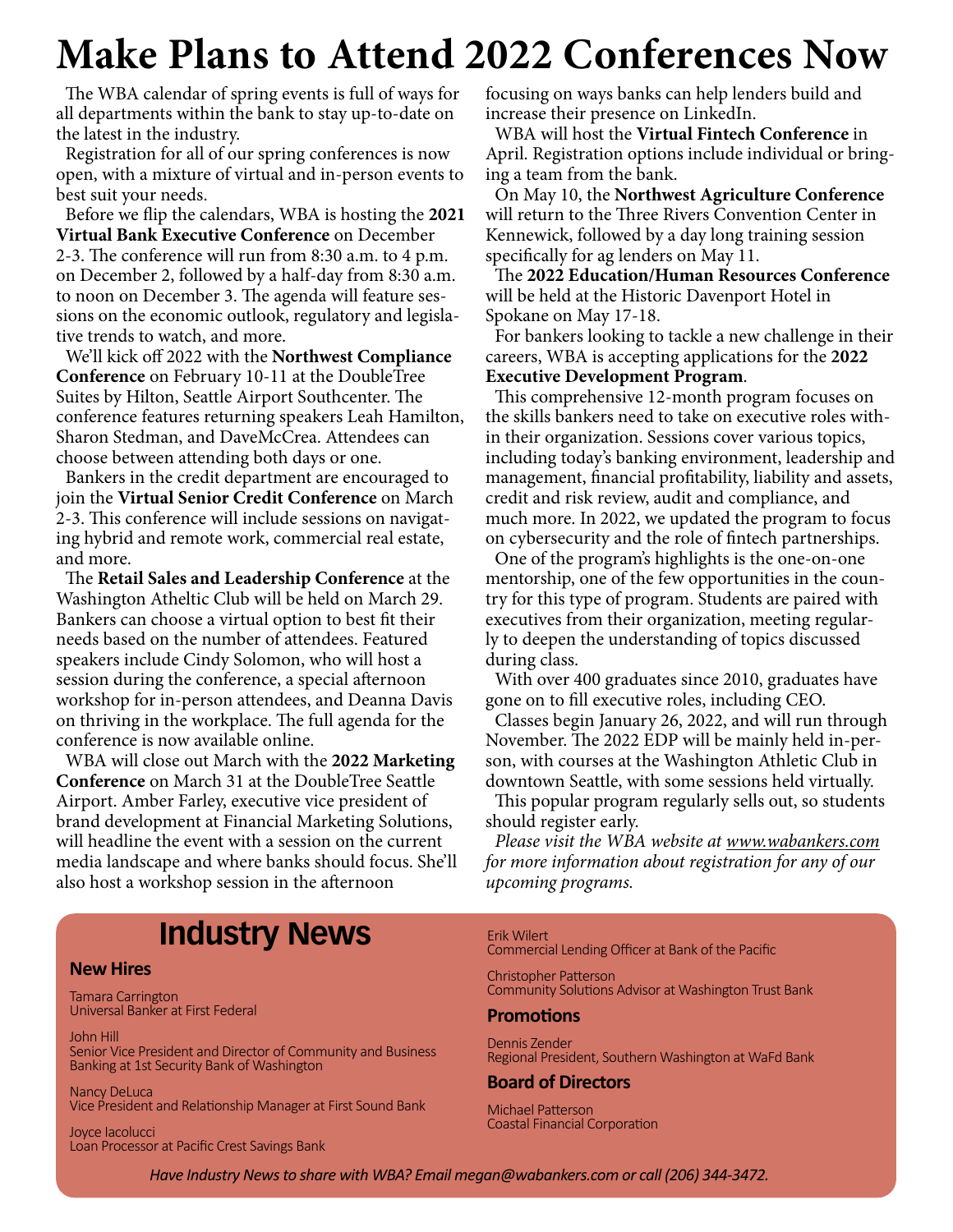### WBA Member News

**Baker Boyer Bank Donates 1,000 Meals to Healthcare Employees**

Baker Boyer Bank announced this fall that they delivered over 1,000 meals to local healthcare employees as a thank you for



their continued work during the COVID pandemic.

Providence St. Mary Medical Center, Walla Walla Clinic, Yakima Memorial, and Kadlec all received meals as a way to show the bank's gratitude.

#### **Mountain Pacific Bank Hosts Community Shred Event**



Members of the Mountain Pacific Bank Lynnwood branch hosted a free shred event for the community in September.

Residents and customers were able to drop off documents to be safely shredded at the bank.

#### **North Cascades Bank Collects School Supplies**



As school began this fall, members of the North Cascades Bank Grand Coulee branch team collected school supplies for students in need.

Customers and community members were encouraged to donate to help local students start a

new school year.

#### **First Federal Employee Joins Club 100 for Volunteering**

Earlier this fall, First Federal announced that Jessica Connolly joined the bank's Club 100 for vol-



unteering more than 100 hours this year.

Connolly volunteers with the Central Kitsap Food Bank and is the secretary on the executive board for the nonprofit. She also donates time to the Kitsap Building Association and is a member of the executive board for the PTA at her son's school.

**Yakima Federal Savings Participates in Annual Sunfair Parade and Bit of the Burg**



Yakima Federal Savings team members participated in the annual Sunfair Parade at the end of September, with the "Save for a Rainy Day" float.

The float won the parade's grand sweepstakes award for the "Penny Piggybank" float. "Penny's Posse" members also handed out American flags and stickers to local kids, encouraging them to save their money.

After the pandemic canceled the parade in 2020, the bank worked with the city and parade board to help bring it back in 2021 for its 60th anniversary. The event included over 70 entries and traditionally marks the beginning of the Central Washington State Fair.

A week prior, the bank sponsored Ellensburg's Bit of the Burg event celebrating the return of students to Central Washington University.

Thousands of students attended the event to learn about the town and local businesses.

#### **Three Washington Banks Named to Forbes Best In State List**

Earlier this fall, three Washington banks were named to the annual Forbes Best in State Banks list.

Columbia Bank, Washington Trust Bank, and First Federal Savings all earned the honor.

Forbes partnered with market research firm Statista to produce the fourth annual list, gauging which banks earned the highest grades. Banks earned scores based on overall recommendations and satisfaction and five different categories, including trust, terms and conditions, branch services, digital services, and financial advice. Of the 4,978 banks in the U.S., only 135 made the list nationwide.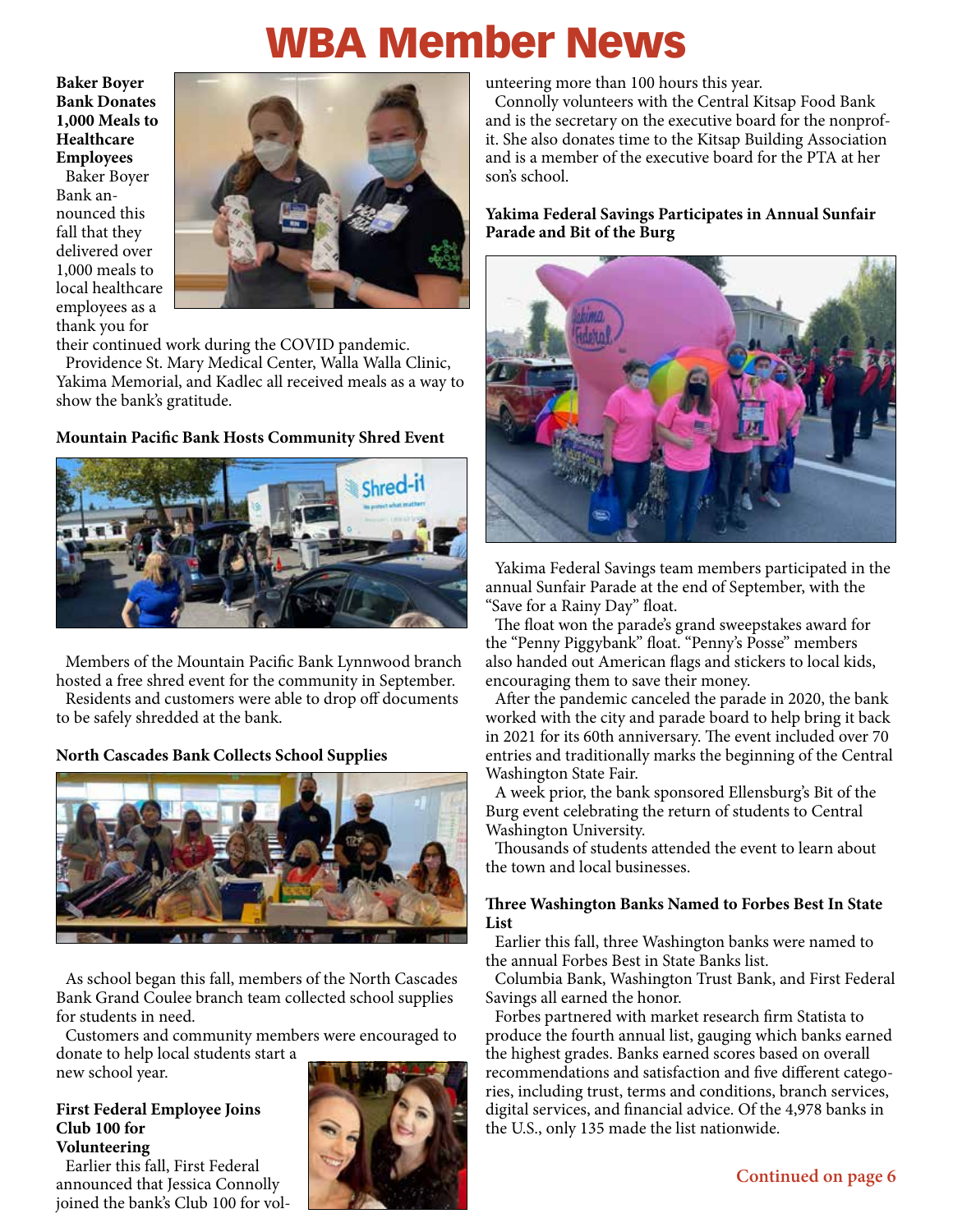#### **Continued from page 5**



#### **1st Security Bank of Washington Volunteers with Habitat for Humanity of Snohomish County**

This fall, members of the 1st Security Bank of Washington team volunteered with Habitat for Humanity of Snohomish County.

The volunteers helped clear overgrown brush from a house so that Habitat could build an accessibility ramp for the homeowner.

#### **Olympia Federal Savings Donates to South Sound Reading Foundation**

In September, Olympia Federal Savings' Two-Cent partner was the South Sound Reading Foundation, which received \$2,750 to help bring books and reading to children throughout the South Sound.

For every debit card transaction, the bank donates two cents to a nonprofit, chosen monthly.

#### **U.S. Bank Donates to YWCA Clark County**



The U.S. Bank Southern Washington team hosted in a grand reopening celebration of the bank's Fishers Landing branch earlier this fall.

As part of the celebration, the bank presented a donation to YWCA Clark County and the organization's care program.

#### **Heritage Bank Earns ABA Foundation Community Commitment Award**

In late October, the American Bankers Association Foundation announced the 2021 Community Commitment Awards winners, including Heritage Bank.

Heritage earned the award in the affordable housing category for its work to address chronic homelessness in the greater Seattle area.

The bank financed a \$15 million construction loan to help build Kristin Benson Place in Seattle, including 91 studio apartments for single adults who have stabilized after homelessness. The goal of the program is to have an additional 500 apartments in the next several years.

The annual awards recognized banks across the country for

their extraordinary corporate social responsibility efforts in six categories. The winners were recognized during the ABA's Annual Convention in October.

#### **North Cascades Bank Volunteers at Okanogan Harvest Festival**



Members of the North Cascades Bank team volunteered at the Okanogan Harvest Festival in early October.

The event, put on by the Okanogan Chamber of Commerce, included a car show, pet parade, and more.

#### **Coastal Community Bank Highlights Domestic Violence Awareness Month**



During October, Coastal Community Bank highlighted Domestic Violence Awareness Month in the bank's Marysville branch.

The bank joined Domestic Violence Services of Snohomish County and the City of Marysville, along with the police and fire departments, to help educate community mem-

bers and let victims and families know about available services.

The Marysville branch team wore purple shirts in support every Tuesday in October as part of the Break the Silence initiative in the city.

#### **Peoples Bank Brings Back Socktober**

Peoples Bank announced this fall that branches would be accepting donations of socks once again throughout October as part of the bank's Socktober campaign.

The bank accepted new and unopened pairs of socks at all 23 branches, which were donated to local organizations throughout the bank's six-county footprint.

"Because pairs of new, warm socks are among the most in-demand item for homeless shelters, we are asking people to purchase a few extra pairs of socks and bring them to one of our branches during October," said Kamyar Monsef, chief retail banking officer at Peoples Bank. "We are so grateful for the community's support of this campaign; it's a small yet impactful way to make a big difference in someone's life."

#### **U.S. Bank Seattle Team Supports Pac NW Soccer Club**

The U.S. Bank Seattle team members volunteered during the Pac NW Soccer Club's fall tournament in October.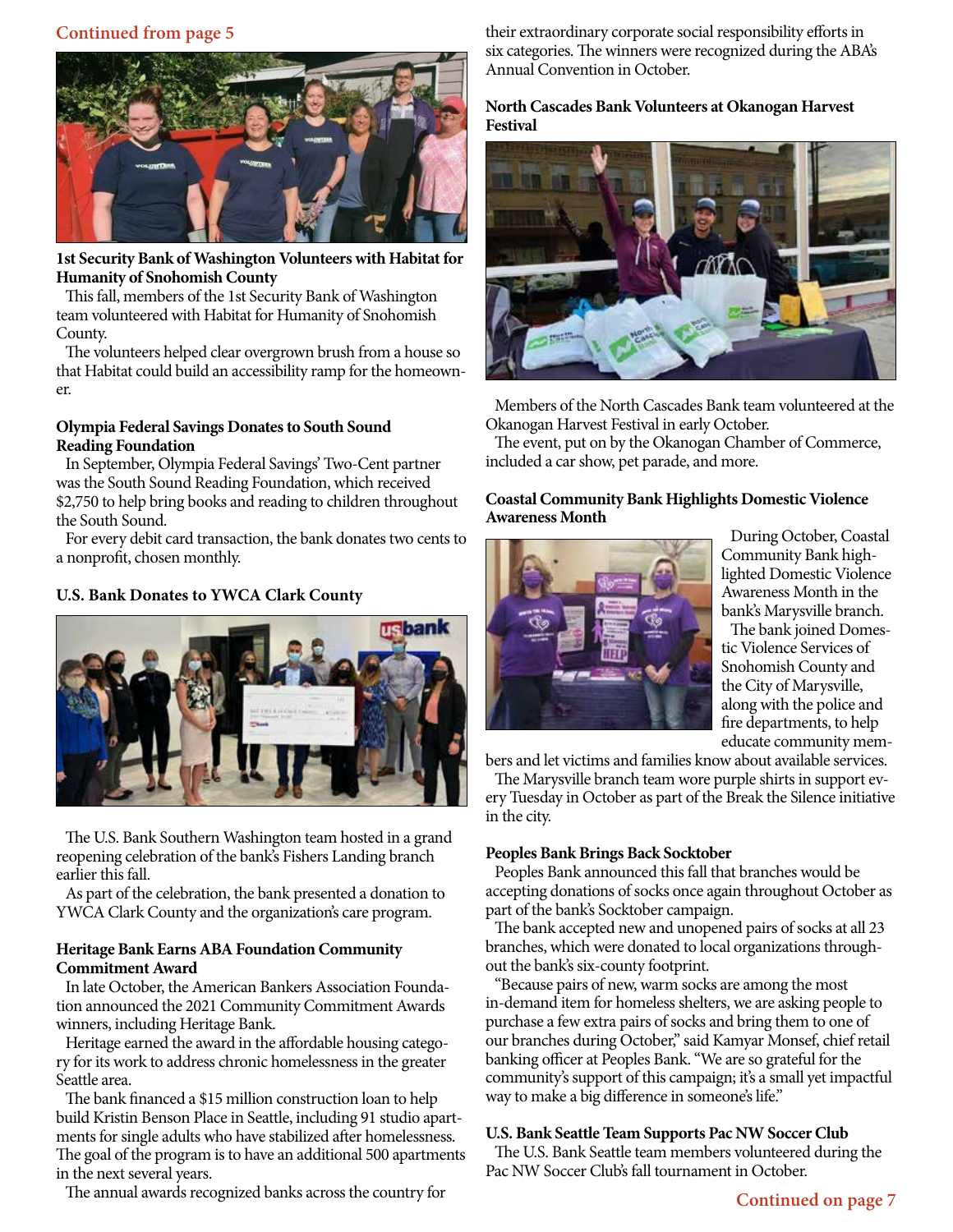

#### **Continued from page 6**

The bank sponsors the club, which helps youth soccer players develop their full potential. The club includes over 1,100 players competing in a variety of leagues throughout the region.

#### **Baker Boyer Bank Winner of 2021 FIS Impact Award**

In late October, Baker Boyer Bank announced it had been selected as a winner of the 2021 FIS Impact Awards.

The annual program recognizes forward-looking organizations which use FIS technology to enhance customer service and create tangible business results. Winnings go to charitable organizations in the local community.

Baker Boyer's asset management team worked with the IT solutions team to create a two-way data integration to streamline account openings and allowed this to happen in minutes rather than hours. The goal was to develop efficient ways for employees to serve clients better.

As a winner, the bank was able to select a charity for a donation. The bank chose Blue Mountain Action Council, which received \$10,000. The Council serves southeastern Washington and provides resources for anyone experiencing poverty.

#### **KeyBank Donates to Seattle Mariners Hometown 9 Program**



This fall, KeyBank announced a \$15,000 donation to the Seattle Mariners Hometown 9 program.

The program is a fellowship designed to address barriers frequently encountered by student athletes, particularly young people of color.

Through a five year commitment to nine incoming eighth graders in King, Pierce, and Snohomish Counties, the program will provide financial, academic, professional, and social support to encourage success in athletics and education.

Each member is paired with a Mariners player and a front office staff member who works with the student. They meet quarterly to provide guidance. As the students reach high school graduation, they will participate in events tailored to their future academic pursuits, including college admissions prep, essay writing support, and more.



#### **Pacific Crest Savings Bank Donates to Clothes for Kids**

Each year, Pacific Crest Savings Bank hosts a clothing and donation drive for Clothes for Kids, which

helps students thrive by providing those in need with the opportunity to shop for clothes at no cost.

This year's drive raised nearly \$10,000 in financial donations, a record for the bank.

"We are so appreciative of all Pacific Crest employees, directors, and our community partners who helped us exceed our goal," said the bank on social media.

The clothes help thousands of students in the greater Snohomish County area and the Northshore School District.

#### **Kitsap Bank Donates Over \$20,000 to Local Food Banks During From Shred to Fed**



This fall, Kitsap Bank once again hosted several From Shred to Fed events throughout the bank's footprint.

Customers and residents brought documents to be safely shredded at the bank and also could bring donations to local food banks.

The bank raised over \$20,000 in donations and had 115 employees volunteer at the events.

"Together, we are helping fill our food bank's shelves and nourishing our neighbors," said the bank.

#### **HomeStreet Bank Donations to Marysville Food Bank and Toy Drive**

HomeStreet Bank announced a \$1,500 donation to the Marysville Food Bank and holiday toy drive in late October.

Employees from the branch presented the check to help the food bank serve those in need this holiday season.



**Baker Boyer Bank Employees Participate in Walk to End Alzheimer's Event**

In October, members of the Baker Boyer Bank Kennewick branch team participated in

the Walk to End Alzheimer's event in the Tri-Cities.

The walk is held annually in over 600 communities and is the largest to raise awareness and money for Alzheimer's care, support and research.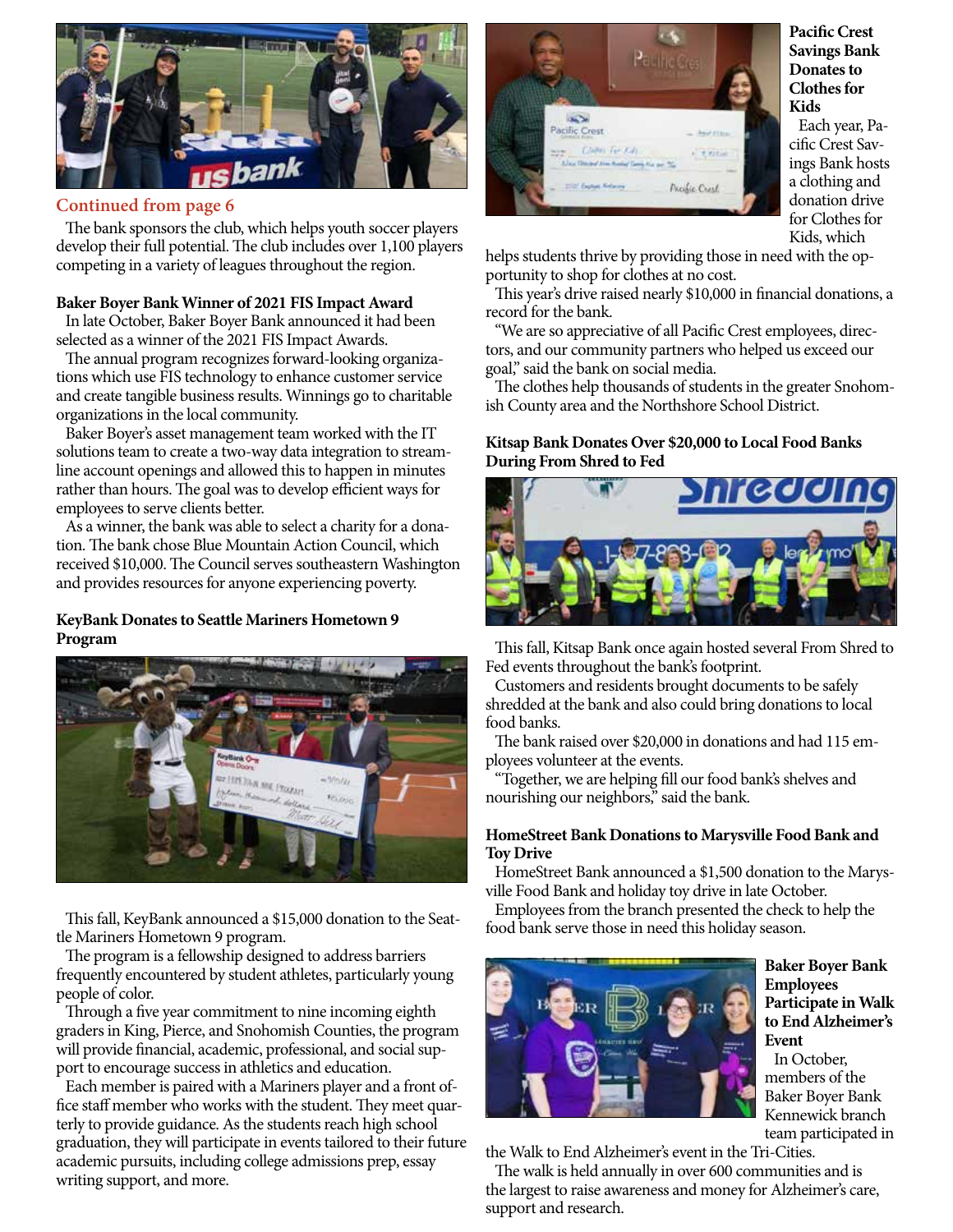## **Solving the Great FICA Mystery** WBA Endorsed Vendor: Harland Clarke



*By Philip Armstrong, Senior Market Strategist, Harland Clarke*

The great Federal Insurance Contributions Act (FICA) mystery: Why aren't more employers encouraging employees to protect their retirement health future? Both employers and employees save on payroll taxes for HSA payroll contributions. Here's how it works: The FICA tax is typically 15.3 percent and comprised of

Social Security tax (12.4 percent on all wages up to \$132,900) and Medicare tax (2.9 percent on all wages with an additional 0.09 percent for employees with wages higher than \$200,000). Employers and employees split the tax for a savings of 7.65 percent for both the employer and the employee!

Unlike 401(k) or IRA contributions subject to FICA taxes, employees never have to pay FICA taxes on HSA contributions done via payroll withholding through their employer's Section 125 plan, and neither does the employer.

Let's do the math: If an employee with a family contributes \$500 each month to a 401(k), they will have \$6,000 in the account by the end of the year. If the employee makes an HSA family contribution of \$500 each month to an HSA via payroll withholding, they will have the same \$6,000 in their account at year's end. However, since the employee didn't pay FICA taxes on those HSA contributions, they will have an extra \$460 in take-home pay by the end of the year.

The bottom line: when an employee maximizes their HSA contribution annually, they not only reap the benefits of pretax savings, tax-free growth, and tax-free spending on qualified medical expenses, the employer reaps these benefits as well:

- Employee incentive stimulates education of tax benefit
- Higher contribution rates change behavior from "nonfunders" to "spenders" to "savers" to "investors."
- Payroll tax savings for employees and employers grow with increased contribution
- Turnkey incentive program integrated with open enrollment and during the year

Despite education, there is limited awareness among employers and employees alike of the HSA tax benefits. According to a recent survey, while 56 percent of employees said they had a good understanding of health savings accounts, only 11 percent correctly identified all four basic HSA attributes.

Below are the percentages of employees who correctly identified each attribute:

• 30 percent know HSAs offer a triple tax advantage, with pretax contributions, potential gains and withdrawals

used for qualified medical expenses exempt from federal and most state taxes.

- 37 percent know HSA funds can be invested to provide growth potential over time to help supplement long-term savings for health career expenses.
- 74 percent know HSA funds do not expire, as any unused balance carries over from one year to the next.
- 78 percent know HSA holders must be enrolled in a high-deductible health plan to contribute to their account

Despite these benefits, an often over-looked benefit is the tangible tax savings the employer and employee receive by avoiding the FICA tax. And with the vast majority — 90 percent — of HSA account holders choosing not to maximize their annual contributions, both employees and employers are leaving money on the table.

Harland Clarke's suite of turnkey solutions motivates customers to take an active role in their health savings account benefits during open enrollment and beyond, including:

- High-quality card services use cutting-edge technology to make manufacturing, personalizing, issuing, and distributing employer-branded health savings account cards easy and effective
- Targeted marketing communication to engage customers and prospects with relevant, personalized, and compelling direct mail and email messages designed to acquire new participants and keep them active
- Expert contact center support to provide high-quality support, including one-on-one assistance, during open enrollment periods, plan changes, acquisitions, and other change events to ensure a seamless and superior transition experience

Harland Clarke is a leading provider of customer engagement solutions supporting health savings account providers and administrators to acquire new accounts and grow deposits. We offer payment and marketing solutions designed to help our clients create meaningful connections with their members at every touchpoint.

*Philip Armstrong is the senior market strategist for Harland Clarke. He leads B2B market strategy for Harland Clarke's health savings account vertical, supporting financial institutions and third-party administrators in delivering customer engagement strategies to clients and employees. He has over 25 years of experience in financial services, technology, entertainment and e-commerce, and advertising.*

**Thank You to** 

FOR SPONSORING ISSUES & ANSWERS

**HARLAND CLARKE** 

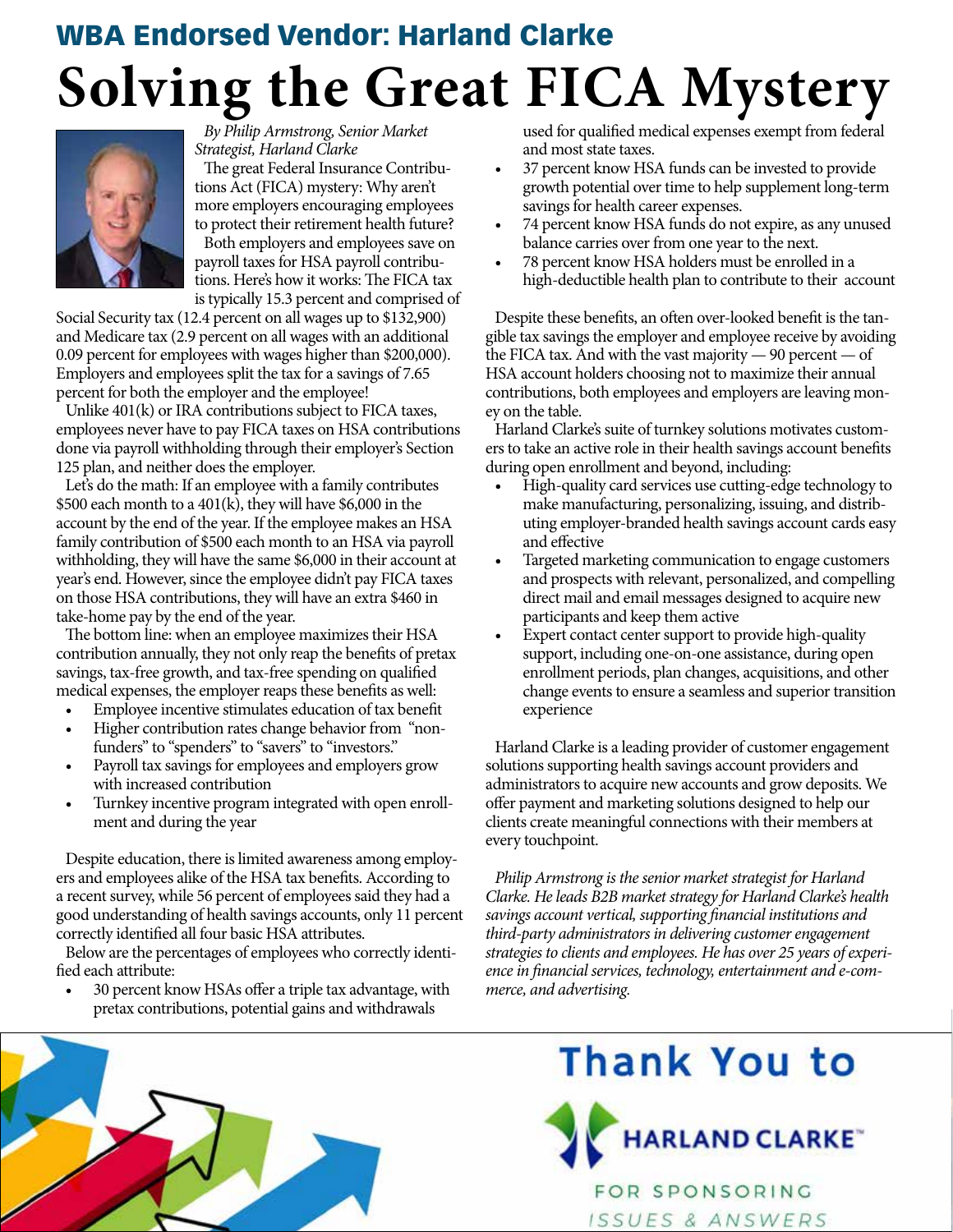## **Top 5 Myths Around Banking Cannabis-Related Businesses**

*By Jill Cacic, Senior Public Relations Specialist, Abrigo*

#### **Understand the Misconceptions Around Banking CRBs**

With every state election, it seems there is at least one bill related to the legalization of cannabis on the ballot. Often, those bills are getting passed into laws expanding the legalization of cannabis and cannabis-related products. Forty-five states currently have some sort of cannabis legalization or decriminal-

ization, yet one of the biggest issues cannabis-related businesses (CRBs) still face is access to traditional banking services.



Financial insti-

tutions need to determine their risk tolerance for banking CRBs, including marijuana, hemp, and CBD. Every bank and credit union in the United States either operates in a state that has legalized or decriminalized some form of cannabis or borders one that has. For this reason, it is important to address the myths around banking CRBs so these institutions can make a better-informed decision to offer banking services to them or not.

#### **The 5 Myths About Banking Cannabis**

#### *1. Cannabis is illegal in my state, so I do not have to deal with it.*

Just because cannabis is illegal in the state within a financial institution's footprint doesn't mean they can ignore it. The state laws are changing at a rapid pace and talks of legalization at the federal level are heating up. Banks and credit unions need to be prepared should legalization or decriminalization

happen in their state. Additionally, as previously stated, every state where cannabis is currently fully illegal borders at least two other states where it is legalized to some extent. Financial institutions need to consider how to handle transactions with CRBs and what to do if they discover a customer or member is operating a CRB or receiving income from a CRB in another state. It is critical for financial institutions to stay up to date with all state legislation that may affect their customers.

#### *2. Stating that institutions do not service cannabis-related businesses is enough.*

When asked if they plan to offer banking services to CRBs, banks and credit unions cannot rely on a simple yes or no answer. Stating that they are or are not planning to service CRBs is only the first step in an extensive list of things they need to do to ensure compliance and do the proper due diligence. No

TM apri

make big things happen.

matter their decision, banks and credit unions will have to update their policies and procedures to reflect that.

Questions to consider should institutions not

offer banking services are:

How will they handle an account that is found to be tied to a CRB?

Will they offer banking services to indirect CRBs (those not "touching" the product)?

Will they bank hemp-related businesses? CBD-related businesses?

What extra due diligence will they implement to ensure an account isn't tied to a CRB?

What transaction monitoring will be performed to ensure there are no CRBs in the institution's customer/client base? How will they effectively identify and manage CRB-related risk?

*3. Banking a cannabis provider or dispensary carries the same risk as banking the payroll company who processes the dispensary's paychecks.*

There are multiple tiers to cannabis-related businesses. Steven Kemmerling, CEO of CRB Monitor, first introduced the idea of CRB tiers in 2016 to differentiate

#### **Continued on page 10**

ROFESSIONAL SERVICES INC.

Learn more about our endorsed vendors online at www.wabankers.com/pros and www.linkedin.com/showcase/wba-pros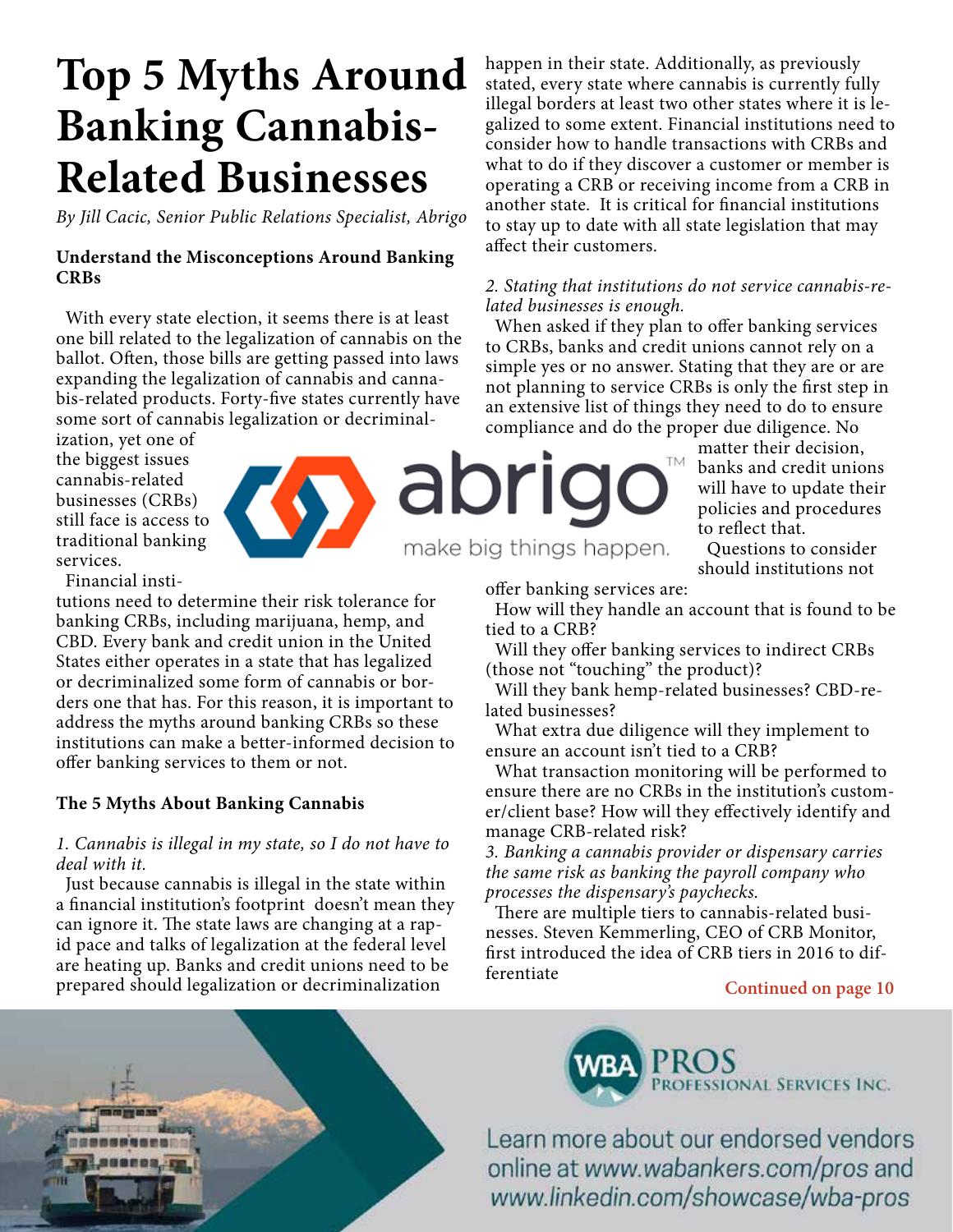#### **Continued from page 9**

the types of marijuana-related businesses and their perceived risks.

#### *Tier 1 – Direct*

This tier includes businesses that touch the actual cannabis plant at some point and those that have a financial or controlling interest in businesses that do. This tier has the highest perceived risk for financial institutions.

*Tier 2 – Indirect with "substantial" revenue from Tier 1* This includes companies that sell cannabis or CBD products and derive a majority of their profits from those products. The definition of "majority" or "substantial" is defined by each financial institution's risk tolerance. This tier is of moderate risk to institutions.

*Tier 3 – Indirect with "incidental" revenue from Tier 1*  Companies that fall under this tier can include CPAs, payroll companies, cleaning companies, etc. that service tier 1 businesses. While these businesses earn some profit off tier 1 companies, it is a nominal amount of their overall business. This tier is the lowest risk to financial institutions.

As BSA officers analyze each level of risk during the risk assessment process and decide their risk tolerance to banking CRBs, they should define how to handle the different tiers as well. While the tiers are not official regulations, they are a good industry standard to adopt when defining where a financial institution's risk tolerance stands.

*4. Banking hemp is the same as banking cannabis.* The term cannabis covers hemp, marijuana, and CBD. Marijuana is cannabis with over 0.3% Tetrahydrocannabinol (THC), the psychoactive properties tied to the drug, while hemp is cannabis with less than 0.3% THC. CBD can fall into either category depending on its THC content. The low levels of THC found in hemp led to the passing of the 2018 Farm Bill which removed hemp from the Controlled Substances Act (CSA) and made it federally legal when certain requirements are met. States may still

regulate hemp production, so it is important for BSA professionals to reference the state and local laws where they have branches and/or customers. Because hemp was removed from the CSA, there is much less risk to banking it as opposed to marijuana or even CBD.

#### *5. Banking businesses that sell CBD has little risk since everyone is doing it.*

CBD is a grey area in the cannabis world. If it has less than 0.3% THC, it falls under hemp CBD but with more than 0.3% THC it is still considered marijuana. Testing CBD for its THC levels has not been well regulated, so it leaves it in this in-between area on the cannabis spectrum. Financial institutions should consider the source, extraction process, and laws when considering offering banking services to CBD-related businesses. Additionally, the Food and Drug Administration, which regulates food and health related products, has not approved CBD for consumption or medicinal purposes. This adds another layer of risk associated with CBD and the way it is sold and used by the consumer.

#### **Stay Informed and Develop a Plan**

As laws around legalized cannabis continue to change at the state, and possibly federal levels, financial institutions need to be aware of common myths around banking CBD, hemp, and marijuana-related businesses so they can properly assess their risk profile. Developing a thorough CRB risk analysis as part of an institution's enterprise-wide risk assessment will enable an institution to truly understand the risk and speak to their regulators. If they decide to provide banking services, they should staff and price accordingly. Until federal and state laws align, staying informed and ready is key to controlling inherent risk associated with these higher risk businesses.

*Jill Cacic is the senior public relations specialist at Abrigo and handles the company's media relations and corporate communications. Her articles have appeared in ABA Bank Compliance magazine, Banking-Exchange, and multiple state banking association publications.*

### **HAVE NEWS TO SHARE?**

Email it to megan@wabankers.com to be included in an upcoming Issues & Answers